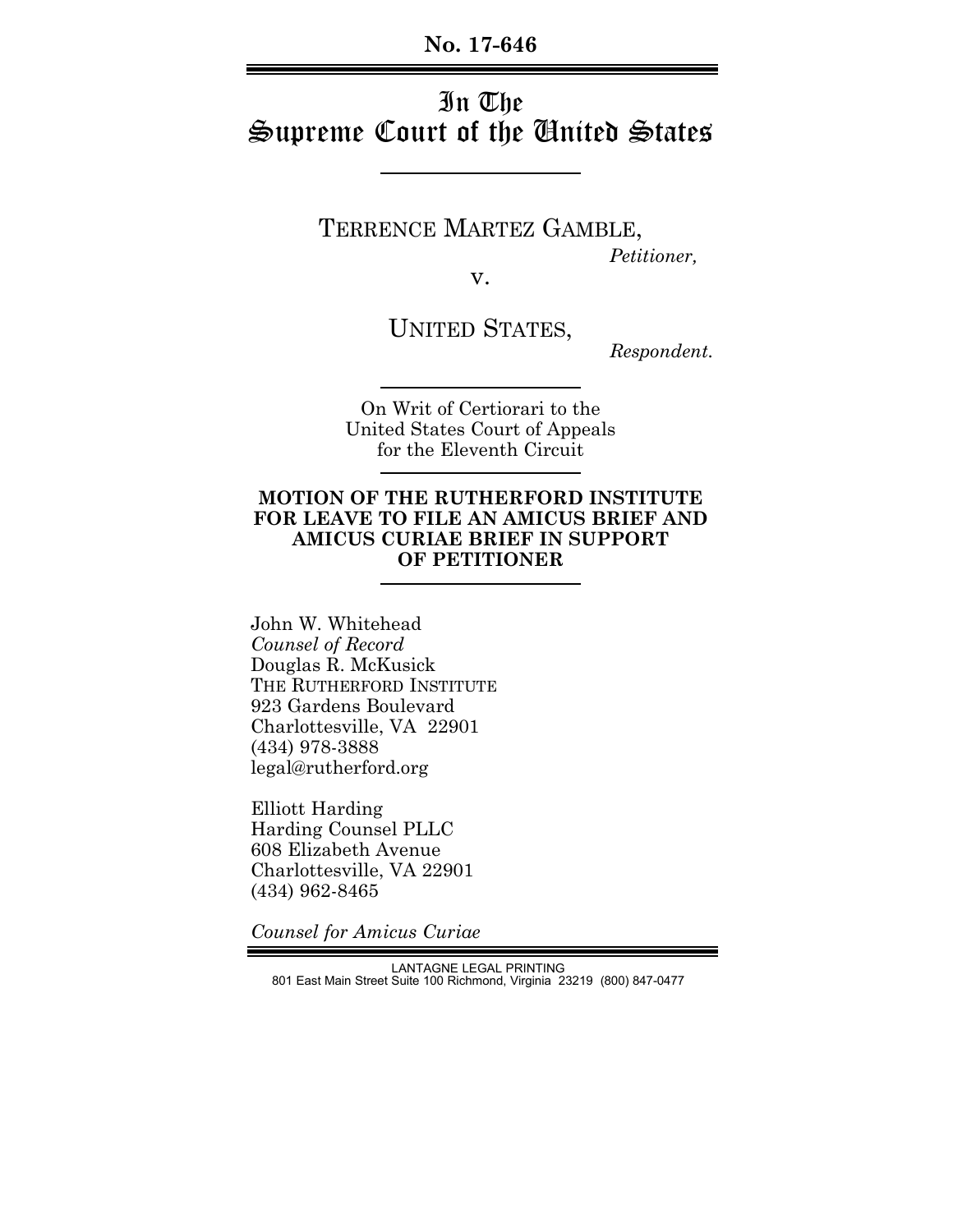#### **No. 17-646**

### **IN THE SUPREME COURT OF THE UNITED STATES**

TERENCE MARTEZ GAMBLE,  *Petitioner*,

v.

UNITED STATES, *Respondent.*

On Writ of Certiorari to the United States Court of Appeals for the Eleventh Circuit

## **MOTION OF THE RUTHERFORD INSTITUTE FOR LEAVE TO FILE AN AMICUS CURIAE BRIEF**

 Comes now The Rutherford Institute and files this motion pursuant to Sup. Ct. R. 37.3(b), for leave to file an *amicus curiae* brief in support of the Petitioner in the above-styled case presently before this Court for oral argument.

 In support of this motion, The Rutherford Institute first avers that it requested the consent to the filing of an *amicus curiae* brief from each of parties to this case, but written consent was not obtained from Respondent United States.

 The Rutherford Institute requests the opportunity to present an *amicus curiae* brief in this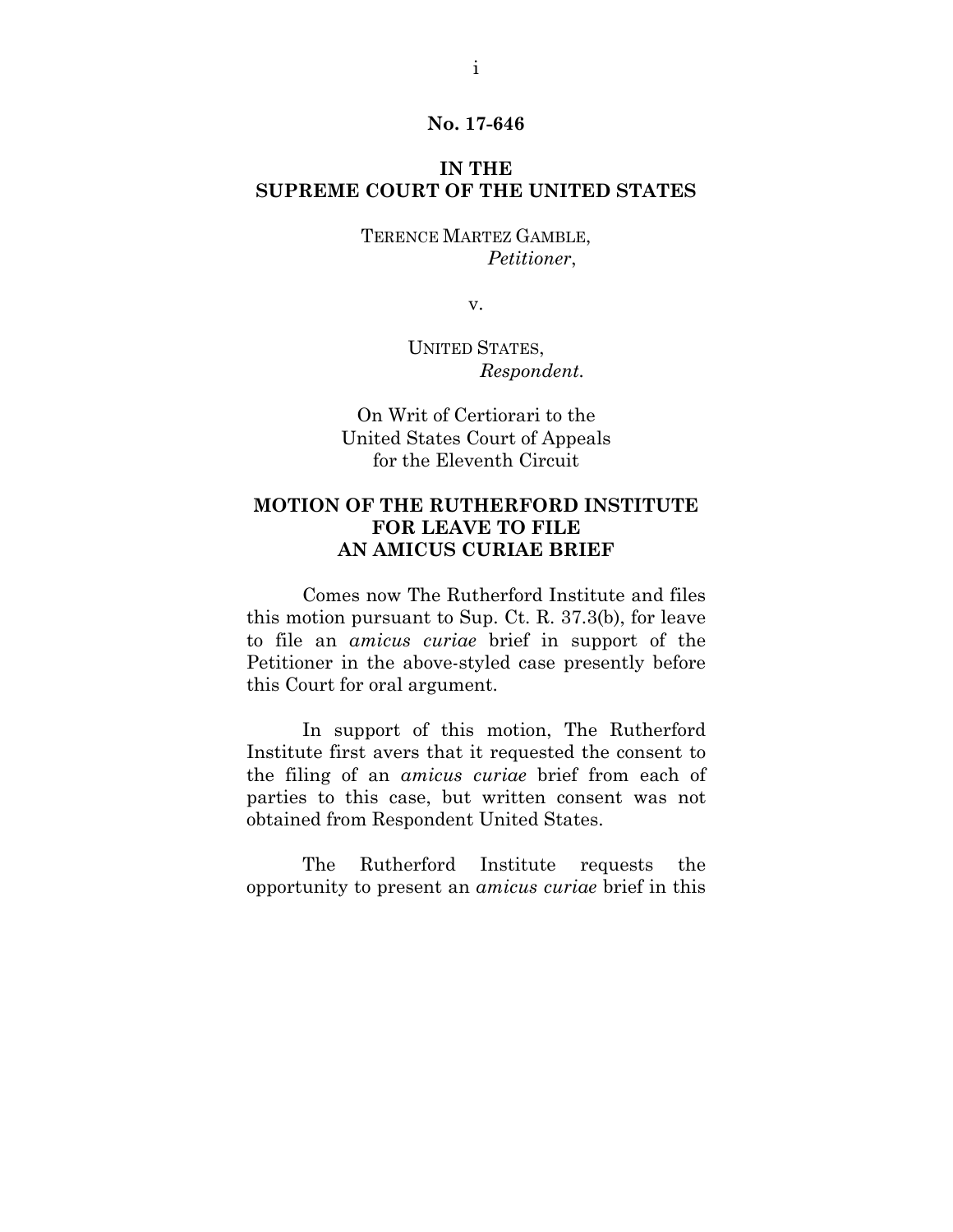case because the Institute is keenly interested in protecting the civil liberties of individuals from infringement by the government. The issue presented in this case, *i.e.*, whether persons are subject to successive prosecutions by different units of government for the same offense, is one of great importance because the power to conduct successive prosecutions presents a danger of abuse of power by the government that is antithetical to the mandate of U.S. Const. Amend. V that no person shall "be subject for the same offense to be twice put in jeopardy of life or limb[.]"

 As a civil liberties organization, The Rutherford Institute and the brief set forth, *infra*, brings a discerning analysis to the issues presented in this case. The Institute specializes in protecting the constitutional rights of individuals and its experience in these matters will bring to light matters which will assist the Court in reaching a just solution to the questions presented.

 Wherefore, The Rutherford Institute respectfully requests that its motion for leave to file an *amicus curiae* brief be granted.

Respectfully submitted,

 John W. Whitehead  *Counsel of Record*  Douglas R. McKusick THE RUTHERFORD INSTITUTE 923 Gardens Boulevard Charlottesville, VA 22901 (434) 978-3888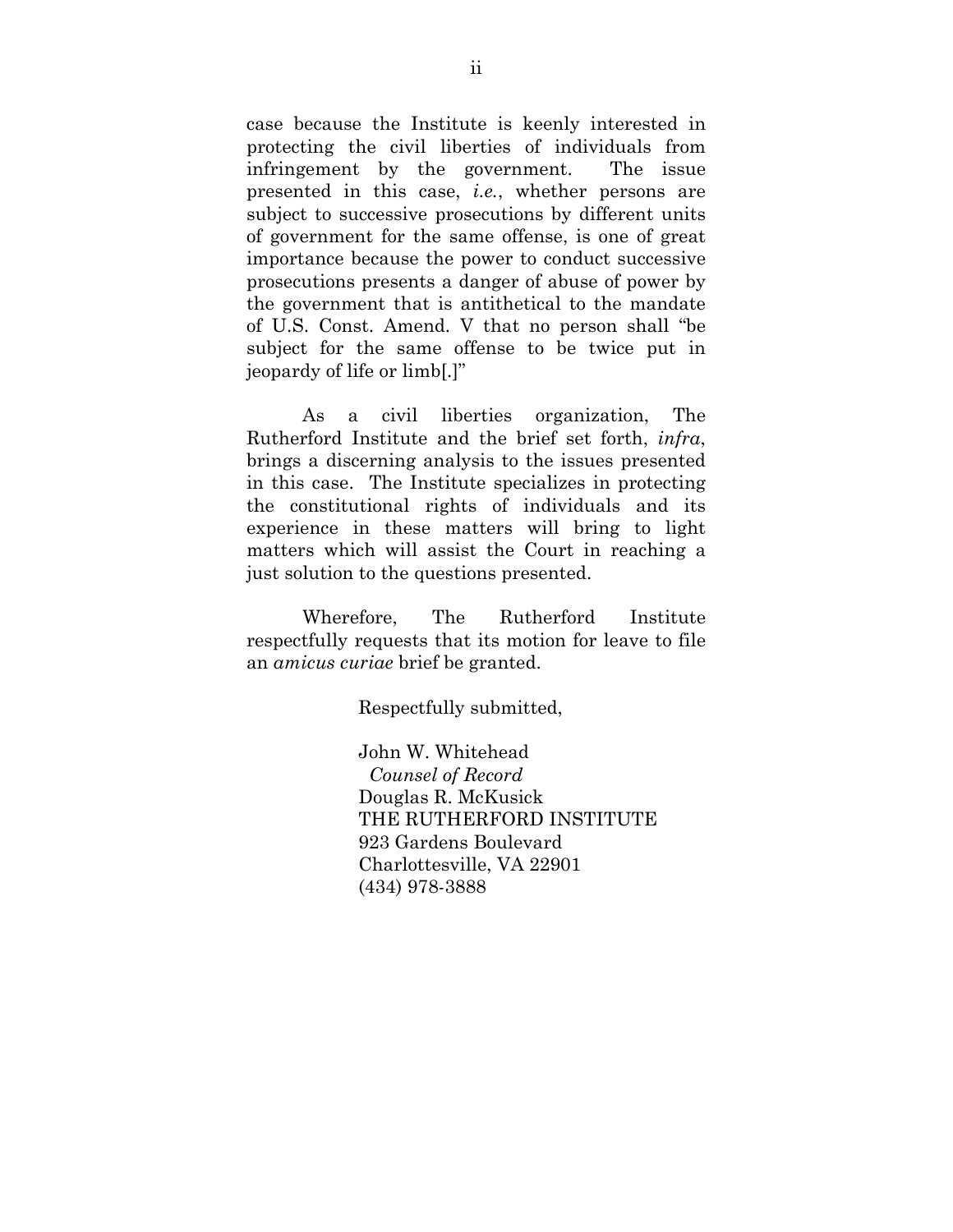# **TABLE OF CONTENTS**

| I. THE DUAL SOVEREIGNTY DOCTRINE IS IN<br>DIRECT CONFLICT WITH FEDERALISM AND                                                                                                                |
|----------------------------------------------------------------------------------------------------------------------------------------------------------------------------------------------|
| A. The Supremacy Clause and Double Jeopardy<br>Procedurally Preempt States<br>From<br>Clause<br>Prosecuting Individuals For Conduct Proscribed<br>By Congress, Thereby Invalidating The Dual |
| B. The Dual Sovereignty Doctrine Has Created<br>A Criminal Justice System Ripe For Abuse 10                                                                                                  |
| 1. A circuit split pertaining to the Sixth<br>Amendment's right to counsel is predicated on<br>the dual sovereignty exception to double                                                      |
| 2. Centralized prosecution and the threat of<br>simultaneous criminal proceedings run the<br>risk of overbearing a defendant by<br>manipulating the exceptions within a system               |
|                                                                                                                                                                                              |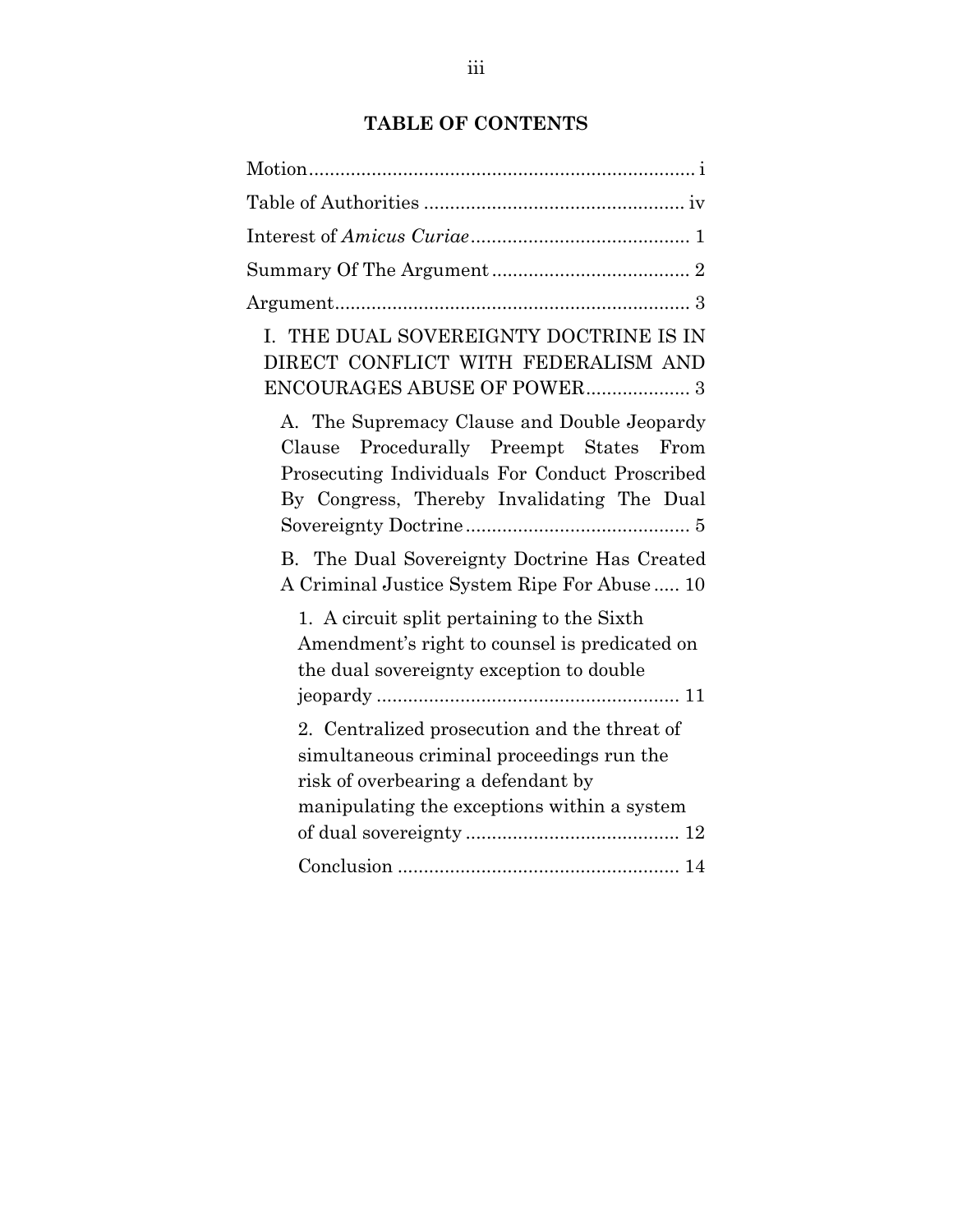# **TABLE OF AUTHORITIES**

# **Cases**

| Abbate v. United States, 359 U.S. 187 (1959)  4                                                    |
|----------------------------------------------------------------------------------------------------|
| Albernaz v. United States, 450 U.S. 333 (1981)  4                                                  |
| Barron v. Baltimore, 32 U.S. 243 (1833) 3                                                          |
| Bartkus v. Illinois, 359 U.S. 121 (1959)  passim                                                   |
| Benton v. Maryland, 395 U.S. 784 (1969)  2, 4, 9                                                   |
| Blockburger v. United States, 284 U.S. 299 (1932) 5                                                |
| Bond v. United States, 134 S. Ct. 2077 (2014) 5                                                    |
| Brooks v. United States, 267 U.S. 432 (1925)  13                                                   |
| California v. Zook, 336 U.S. 725 (1949)  6, 7                                                      |
| Ex parte Siebold, 100 U.S. 371 (1879) 13                                                           |
|                                                                                                    |
|                                                                                                    |
| McCulloch v. Maryland, 17 U.S. 316 (1819)  5                                                       |
| Murphy v. Waterfront Commission of New York                                                        |
| North Carolina v. Pearce, 395 U.S. 711 (1969) 4                                                    |
| Pacific Gas & Elec. Co. v. State Energy Resources<br>Conservation Development Commn., 461 U.S. 190 |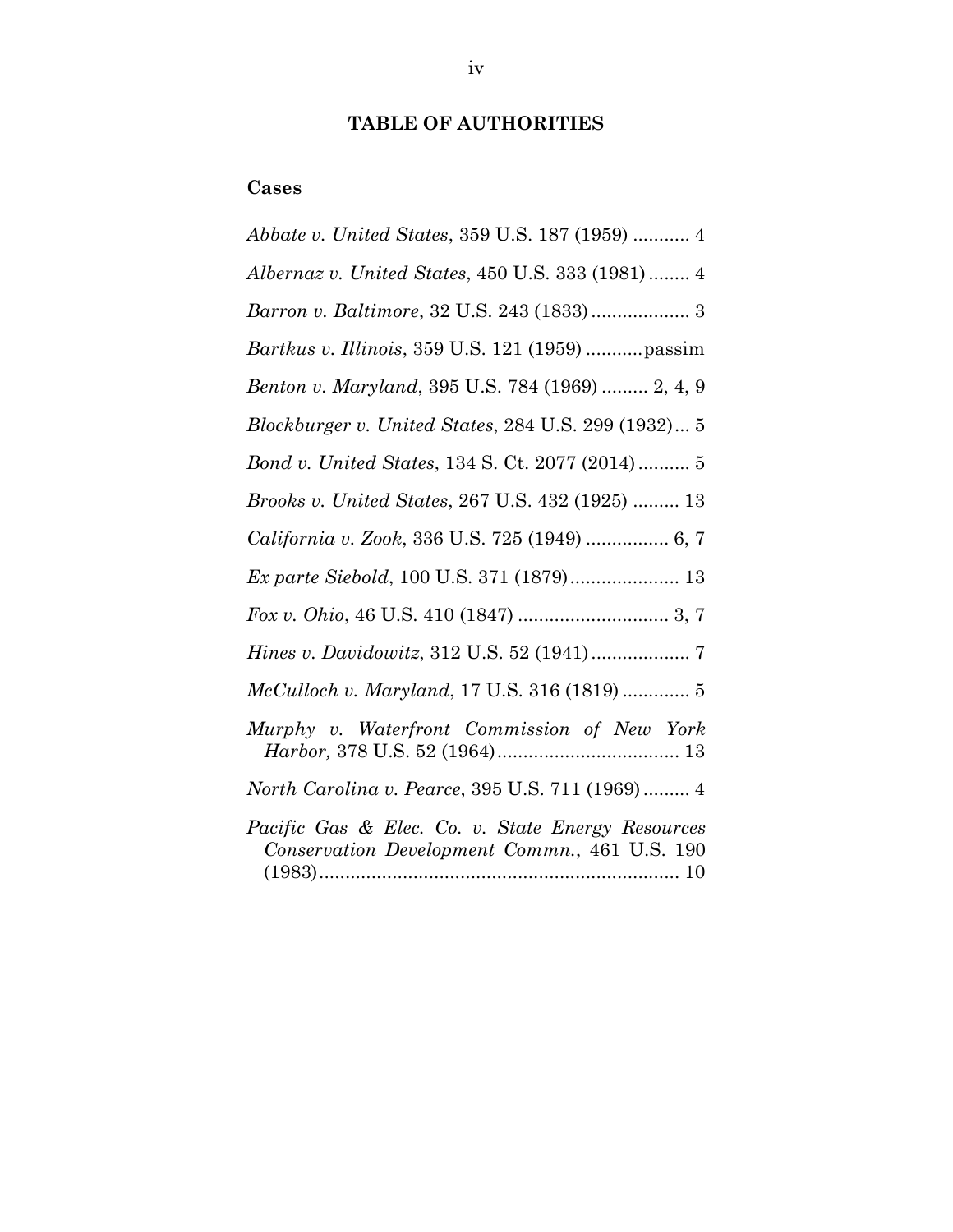| Rice v. Santa Fe Elevator Corp., 331 U.S. 218 (1947).         |
|---------------------------------------------------------------|
| Texas v. Cobb, 532 U.S. 162 (2001)  11                        |
| United States v. Alvarado, 440 F.3d 191 (4th Cir.             |
| United States v. Avants, 278 F.3d 510 (5th Cir. 2002)         |
| United States v. Burgest, 519 F.3d 1307 (11th Cir.            |
| <i>United States v. Coker, 433 F.3d 39 (1st Cir. 2005) 11</i> |
| United States v. Comstock, 560 U.S. 126 (2010) 5              |
|                                                               |
| United States v. Mills, 412 F.3d 325 (2d Cir. 2005) 11        |
| United States v. Red Bird, 287 F.3d 709 (8th Cir.             |

# **Constitutional Provisions**

| U.S. Const. Art. VI (Supremacy Clause)passim |
|----------------------------------------------|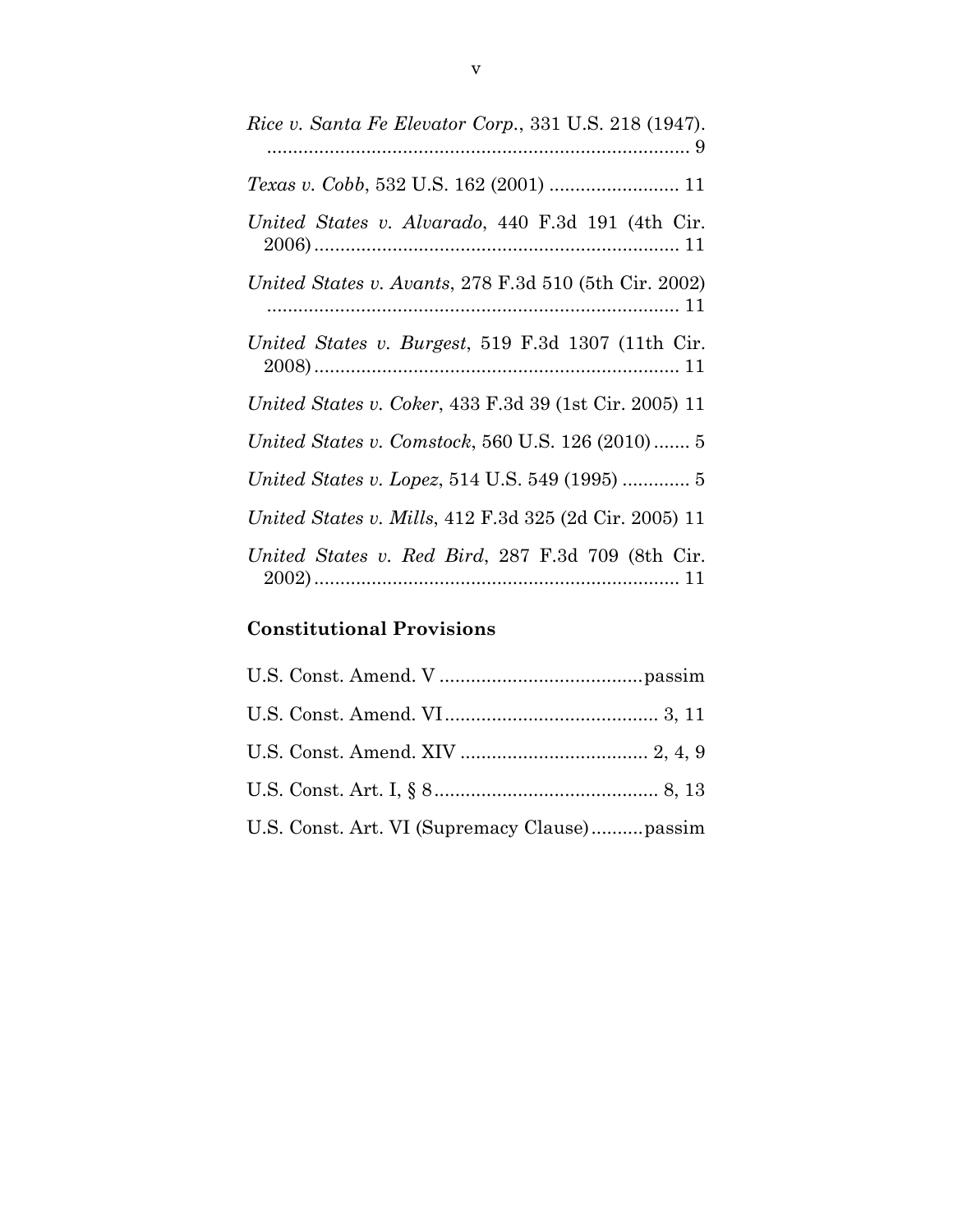# **Other Authorities**

|  | Haley White, Centralized Prosecution: Cross-   |  |  |  |
|--|------------------------------------------------|--|--|--|
|  | Designated Prosecutors and an Unconstitutional |  |  |  |
|  | Concentration of Power, 21 Wash & Lee J. Civ.  |  |  |  |
|  |                                                |  |  |  |

Lisa L. Miller & James Eisenstein, *The Federal/State Criminal Prosecution Nexus: A Case Study in Cooperation and Discretion*, 30 Law & Soc. Inquiry 239 (2005) ......................................... 12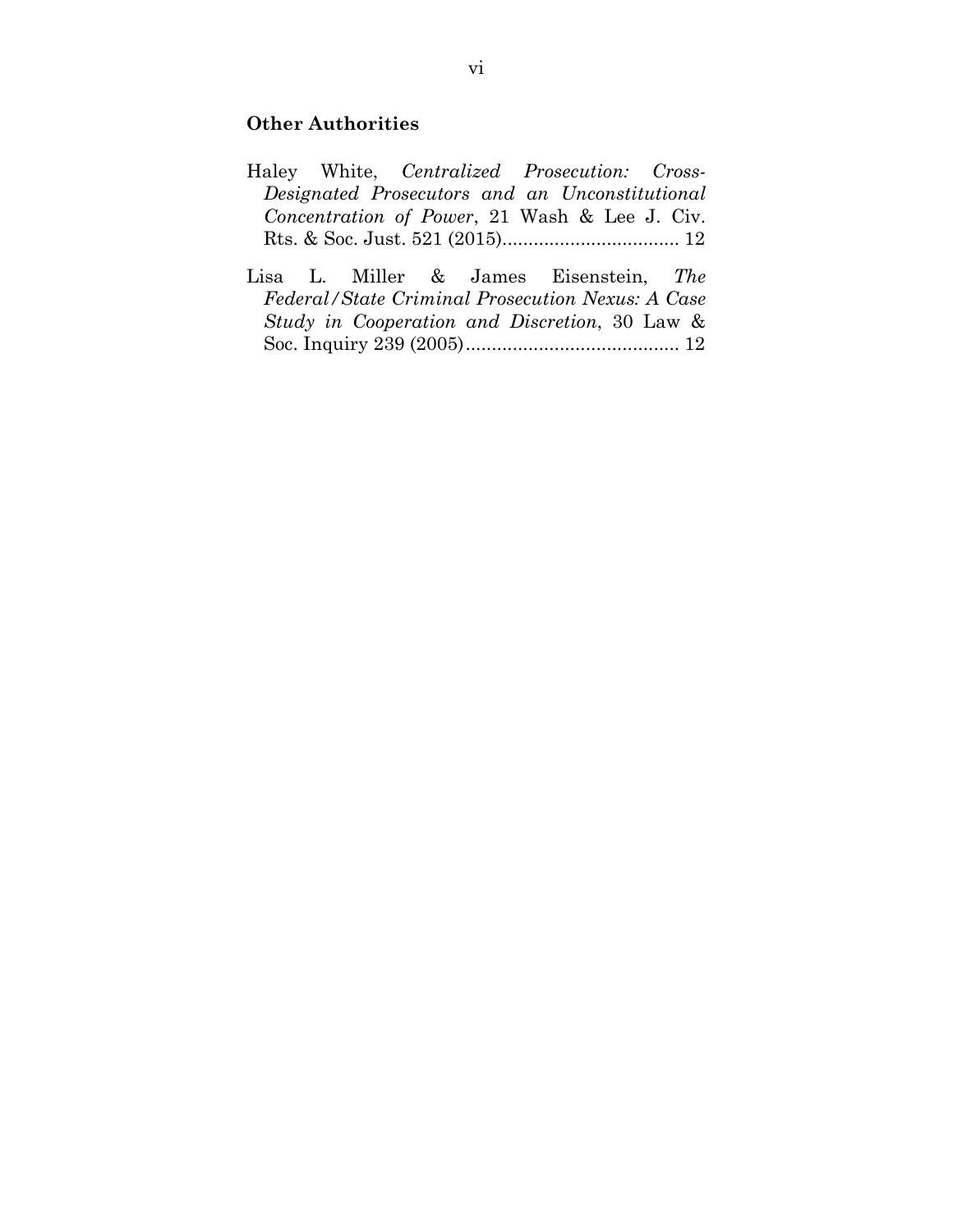#### **INTEREST OF** *AMICUS CURIAE*<sup>1</sup>

 Since its founding over 36 years ago, The Rutherford Institute has emerged as one of the nation's leading advocates of civil liberties and human rights, litigating in the courts and educating the public on a wide variety of issues affecting individual freedom in the United States and around the world.

The Institute's mission is twofold: to provide legal services in the defense of civil liberties and to educate the public on important issues affecting their constitutional freedoms. Whether our attorneys are protecting the rights of parents whose children are strip-searched at school, standing up for a teacher fired for speaking about religion, or defending the rights of individuals against illegal searches and seizures, The Rutherford Institute offers assistance—and hope—to thousands.

 The case now before the Court concerns the Institute because it involves the fundamental civil right that persons should not put to the expense, stress and inconvenience of successive prosecutions for the same offense. The Double Jeopardy Clause of the Fifth Amendment was meant to prevent the government from abusing its awesome power to prosecute individuals. Because continuation of the dual sovereignty doctrine makes misuse of this

<sup>1</sup> No counsel to any party authored this brief in whole or in part, and no person or entity other than *amicus curiae* and its counsel have contributed monetarily to its preparation or submission.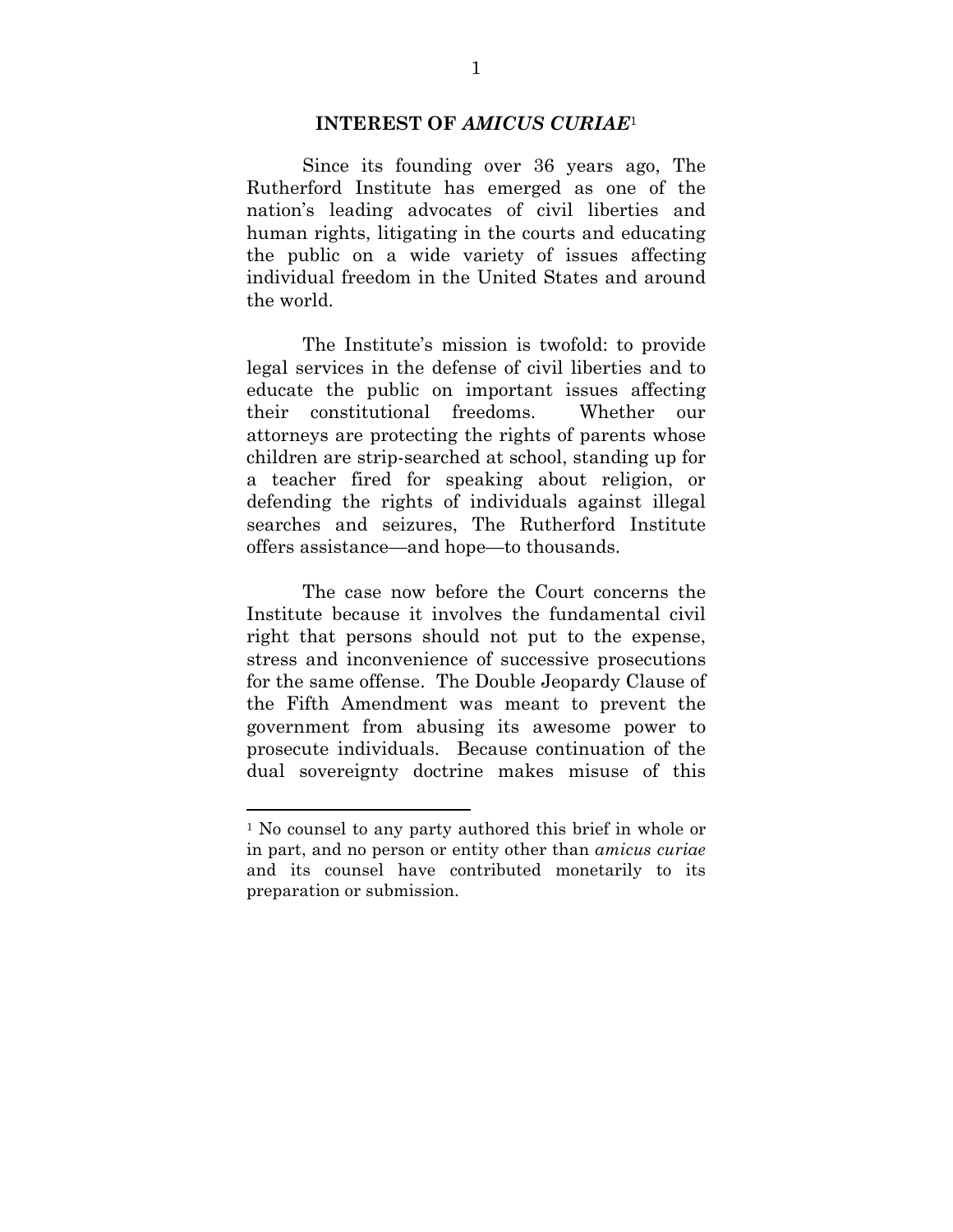power more prevalent and likely, The Rutherford Institute asks that the Court abolish the doctrine.

#### **SUMMARY OF THE ARGUMENT**

 This Court should overrule the dual sovereignty exception to the Double Jeopardy Clause, as it is incompatible with the text of the Fifth Amendment to the U.S. Constitution. The text offers no exceptions to its protection from successive prosecution for the same conduct, regardless of which sovereign seeks to punish and in what order. Once the Double Jeopardy Clause was incorporated to the States via the Fourteenth Amendment to the U.S. Constitution in *Benton v. Maryland*, 395 U.S. 784 (1969), the Federal Government and the States were barred from engaging in their own successive prosecutions for the same conduct. This principle must apply when two sovereigns seek to engage in successive prosecutions following the prosecution by another. Additionally, the Supremacy Clause of U.S. Const. Art. VI and the Fifth Amendment should procedurally preempt the States from prosecuting conduct proscribed by Congress, thereby ending the dual sovereignty doctrine.

 The dual sovereignty exception to the Fifth Amendment's Double Jeopardy Clause unnecessarily enables a system where prosecutors and law enforcement officers can simultaneously work against a defendant on behalf of the Federal and State government and apply overbearing institutional pressure. This has led to simultaneous prosecutions against the same defendants for the same conduct by the same prosecutors and law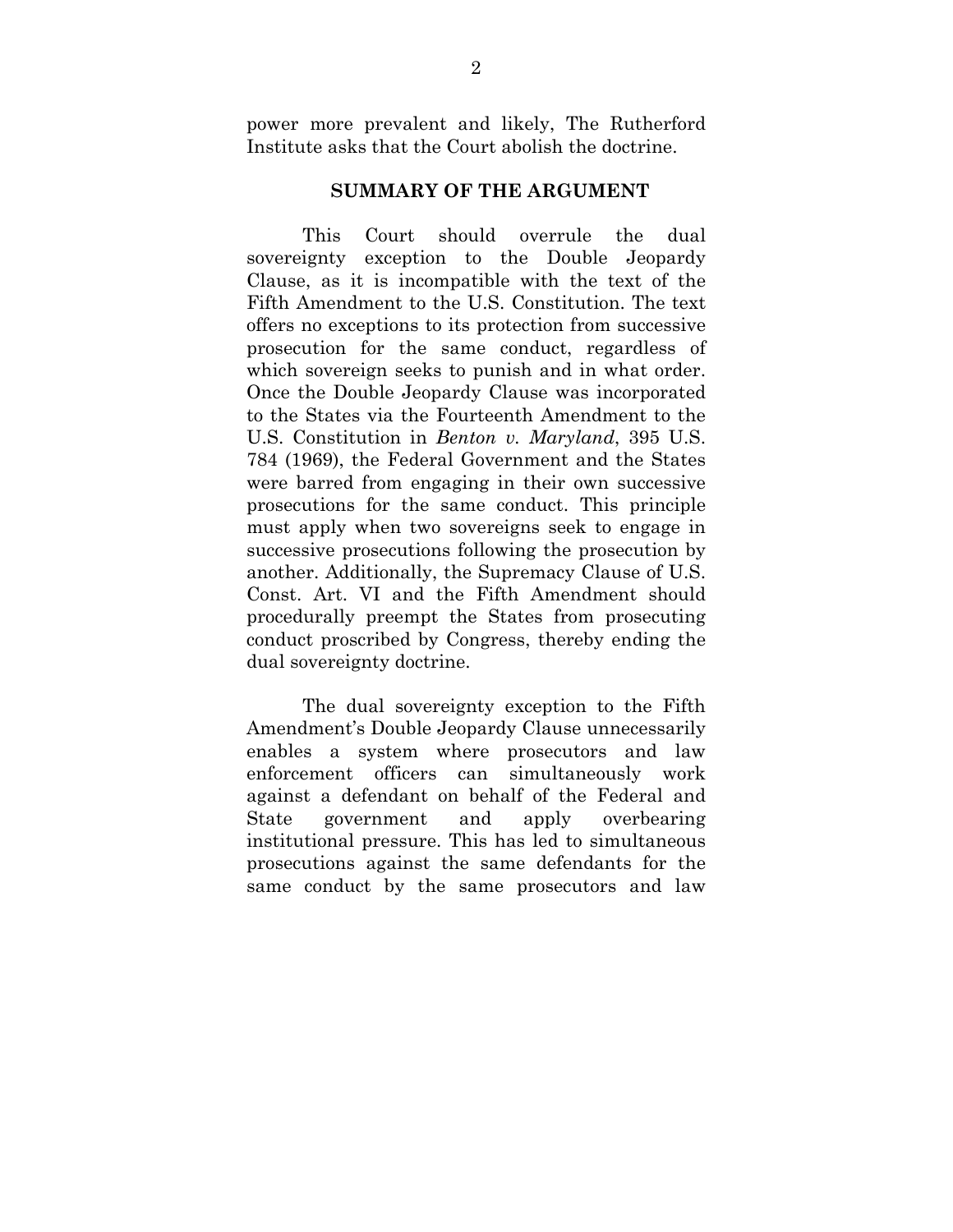enforcement officers. Several sensitive rights remain in constitutional question due to the dual sovereignty exception, including a circuit split related to the Sixth Amendment's right to counsel. This Court's prior decisions concerning the incorporation of the Bill of Rights and the dual sovereignty doctrine reflect the principle that current precedent allowing coordinate governments to accomplish together what neither can do alone may not stand. This applies with equal force to the Double Jeopardy Clause.

#### **ARGUMENT**

## **I. THE DUAL SOVEREIGNTY DOCTRINE IS IN DIRECT CONFLICT WITH FEDERALISM AND ENCOURAGES ABUSE OF POWER.**

 The "dual sovereignty" doctrine, first recognized in *Fox v. Ohio*, 46 U.S. 410 (1847), stands for the proposition that the Federal Government and the States can successively prosecute an individual for the same conduct without violating the Double Jeopardy Clause of the Fifth Amendment. *Id.* at 435; *Bartkus v. Illinois*, 359 U.S. 121, 132 (1959) ("In a dozen cases decided by this Court between *Moore v. Illinois* [55 U.S. 13 (1852)] and *United States v. Lanza* [260 U.S. 377 (1922)] this Court had occasion to reaffirm the principle first enunciated in *Fox v. Ohio*."). In *Fox*, the Court relied on *Barron v. Baltimore*, 32 U.S. 243 (1833), which held that the Bill of Rights did not apply to the States. *See Fox*, 46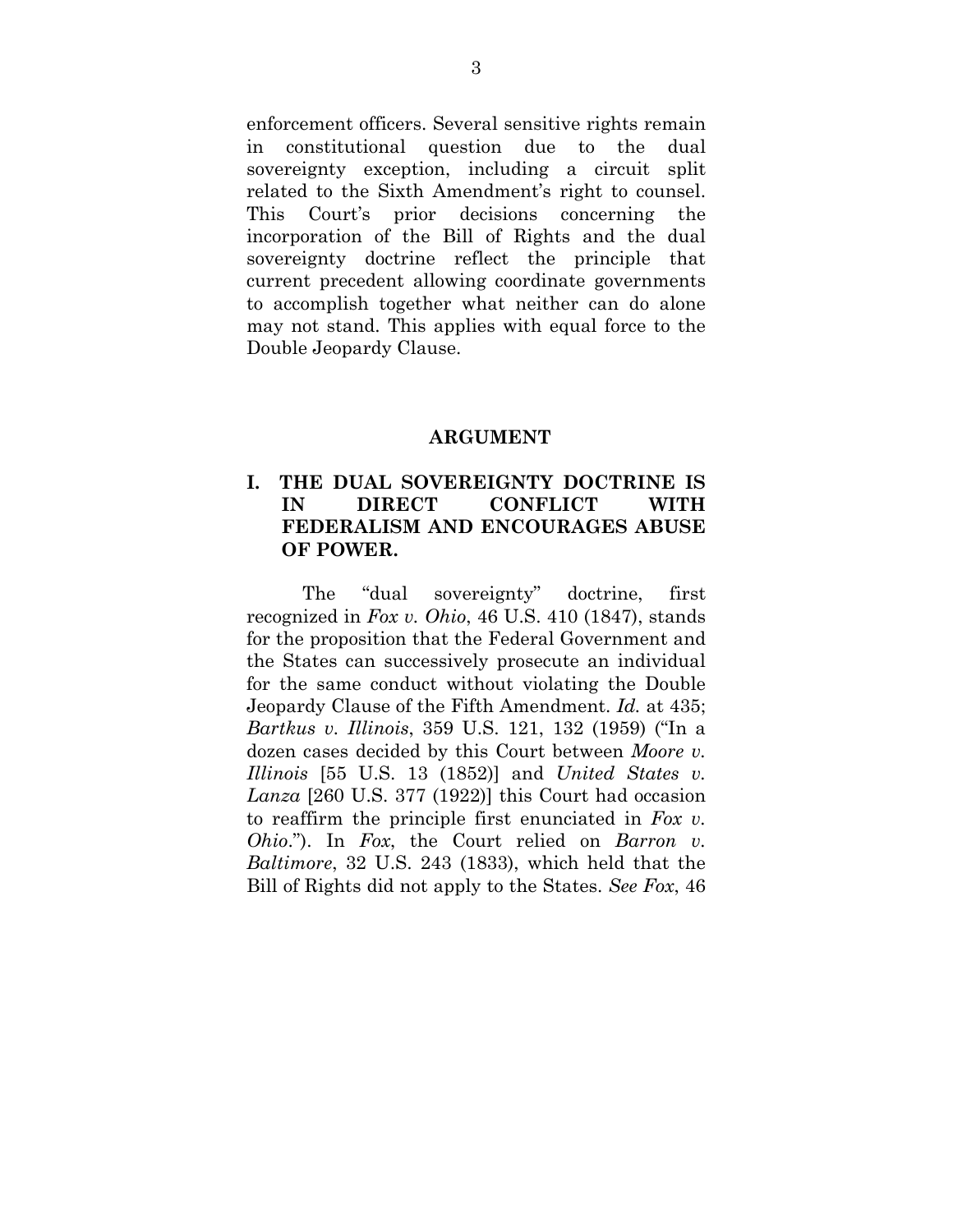U.S. at 434–35 ("[The Bill of Rights] are exclusively restrictions upon federal power, intended to prevent interference with the rights of the States, and of their citizens."). Two decades later, the United States ratified the Fourteenth Amendment, which lead to the incorporation of several guarantees within the Bill of Rights to the States, including the Double Jeopardy Clause. *See Benton v. Maryland*, 395 U.S. 784, 787, 794 (1969) ("On the merits, we hold that the Double Jeopardy Clause of the Fifth Amendment is applicable to the States through the Fourteenth Amendment.").

 The Double Jeopardy Clause reads: "No person shall be . . . subject for the same offence to be twice put in jeopardy of life or limb . . . ." U.S. Const., Amend V. It "protects against a second prosecution for the same offense," "against a second prosecution for the offense after conviction," and "against multiple punishments for the same offense." *Albernaz v. United States*, 450 U.S. 333, 343 (1981); *North Carolina v. Pearce*, 395 U.S. 711, 717 (1969). Prior to *Benton*'s incorporation of the Double Jeopardy Clause to the States, every challenge to the dual sovereignty doctrine since the ratification of the Fourteenth Amendment necessarily came as a due process challenge. *See, e.g.*, *Bartkus*, 359 U.S. 121; *Abbate v. United States*, 359 U.S. 187 (1959). Now that the Double Jeopardy Clause applies to both Federal and State prosecution, *Benton v. Maryland*, 395 U.S. at 787, the Court must reconsider these holdings and rule in the alternative, as the bar against successive prosecution is no longer "sovereign specific" but remains offense specific. U.S. Const. Amend V; *see also Blockburger v. United*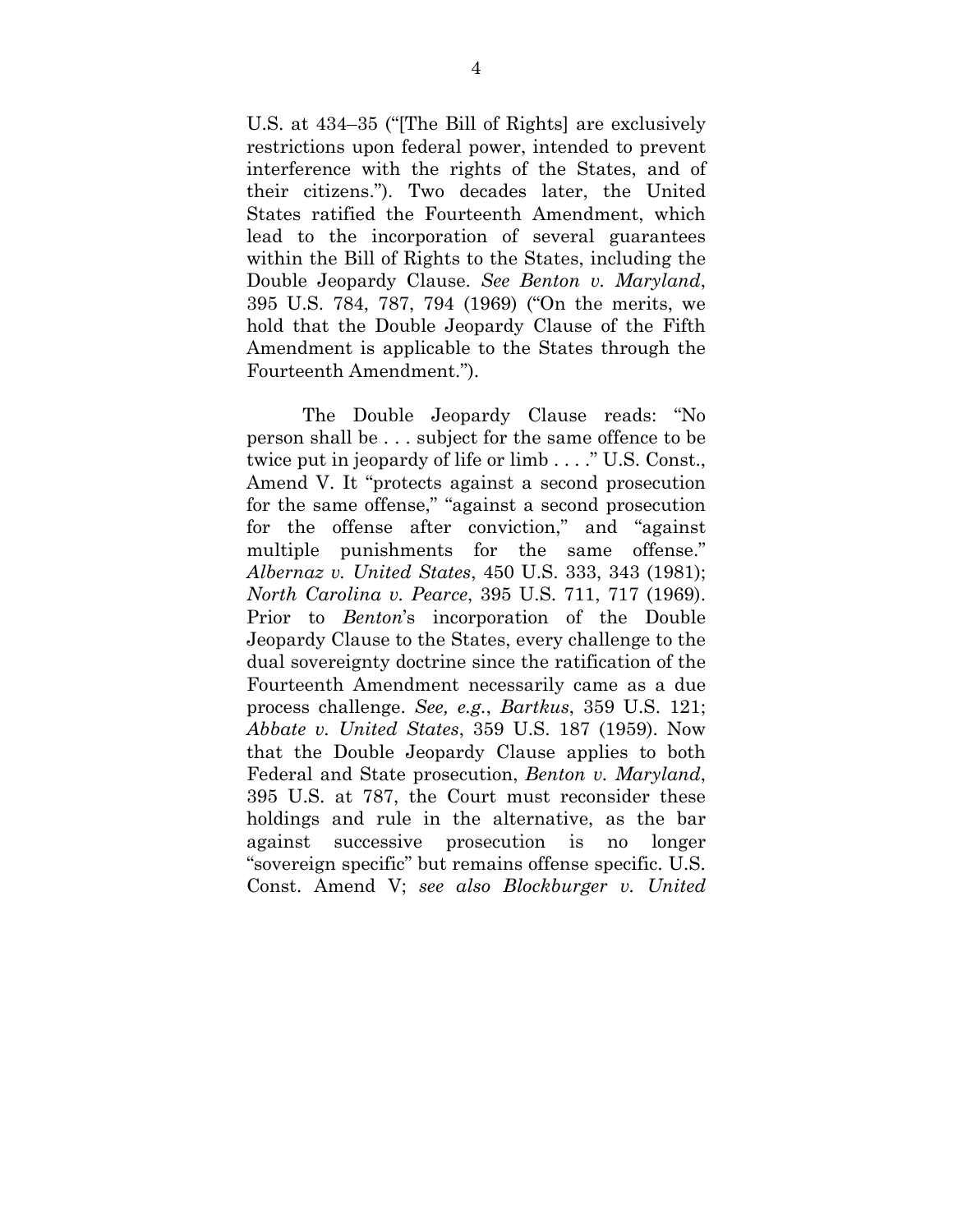*States*, 284 U.S. 299, 304 (1932) (providing the test as to whether conduct is the "same offense" for purposes of Double Jeopardy: "[if] the same act or transaction constitutes a violation of two distinct statutory provisions, the test to be applied to determine whether there are two offenses or only one, is whether each provision requires proof of a fact which the other does not.").

**A. The Supremacy Clause and Double Jeopardy Clause Procedurally Preempt States From Prosecuting Individuals For Conduct Proscribed By Congress, Thereby Invalidating The Dual Sovereignty Doctrine.** 

 In our federal system, the United States possesses only limited powers; the States and the People retain the remainder. *Bond v. United States*, 134 S. Ct. 2077, 2086 (2014) ("The States have broad authority to enact legislation for the public good what we have often called a 'police power.'"); *United States v. Lopez*, 514 U.S. 549, 567 (1995). The Federal Government has no police power and "can exercise only the powers granted to it," *McCulloch v. Maryland*, 17 U.S. 316 (1819), including the power to prosecute, *id.*, and make "all Laws which shall be necessary and proper for carrying into Execution" the enumerated powers. *Bond*, 134 S. Ct. at 2086. When Congress enacts criminal law, it does so pursuant to an enumerated power unique from the States, as Congress does not have general police powers. *Id.*; *United States v. Comstock*, 560 U.S. 126, 148 (2010) (citing *Morrison*, 529 U.S. at 618); *Lopez*, 514 U.S. at 584–85 (Thomas, J., concurring) ("The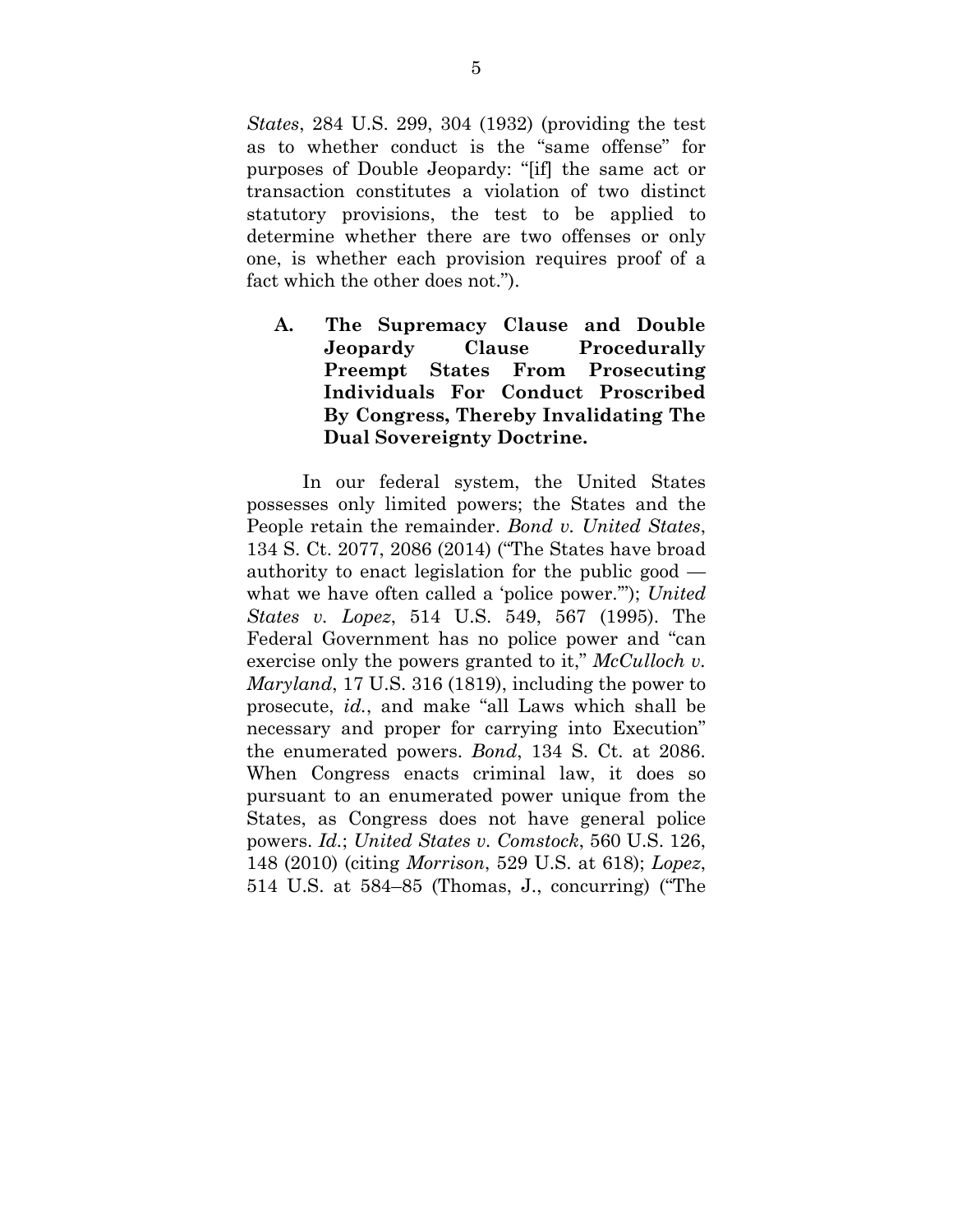Federal Government has nothing approaching a police power."). Nevertheless, the dual sovereignty doctrine has historically afforded Federal and State governments with autonomy to prosecute for the same conduct. This fundamental "power of punishment appertains to sovereignty, and may be exercised whenever the sovereign has a right to act, as incidental to his constitutional powers. It is a means for carrying into execution all sovereign powers . . . ." *McCulloch*, at 418.

 Though they differ from a double jeopardy challenge, several cases have come before this Court to challenge State criminal laws seeking to punish the same conduct as Federal legislation under the preemption doctrine. *See, e.g.*, *California v. Zook*, 336 U.S. 725 (1949) (challenging State power to criminalize conduct proscribed by Federal law). These preemption cases challenged State' authority to enact criminal legislation rather than the State' authority to prosecute, but the jurisprudence serves as a relevant guide when considering the conflict between the States' general police powers and Federal prosecution of laws enacted pursuant to enumerated powers.

 Similar to the power to tax, *cf. id.* at 425, the power to punish has been considered one of such "vital importance" that "it is retained by the States; that it is not abridged by the grant of a similar power to the government of the Union; that it is to be concurrently exercised by the two governments: are truths which have never been denied." *Cf*. *id*. But, akin to the power to tax, the States' independent authority to prosecute must give way to federal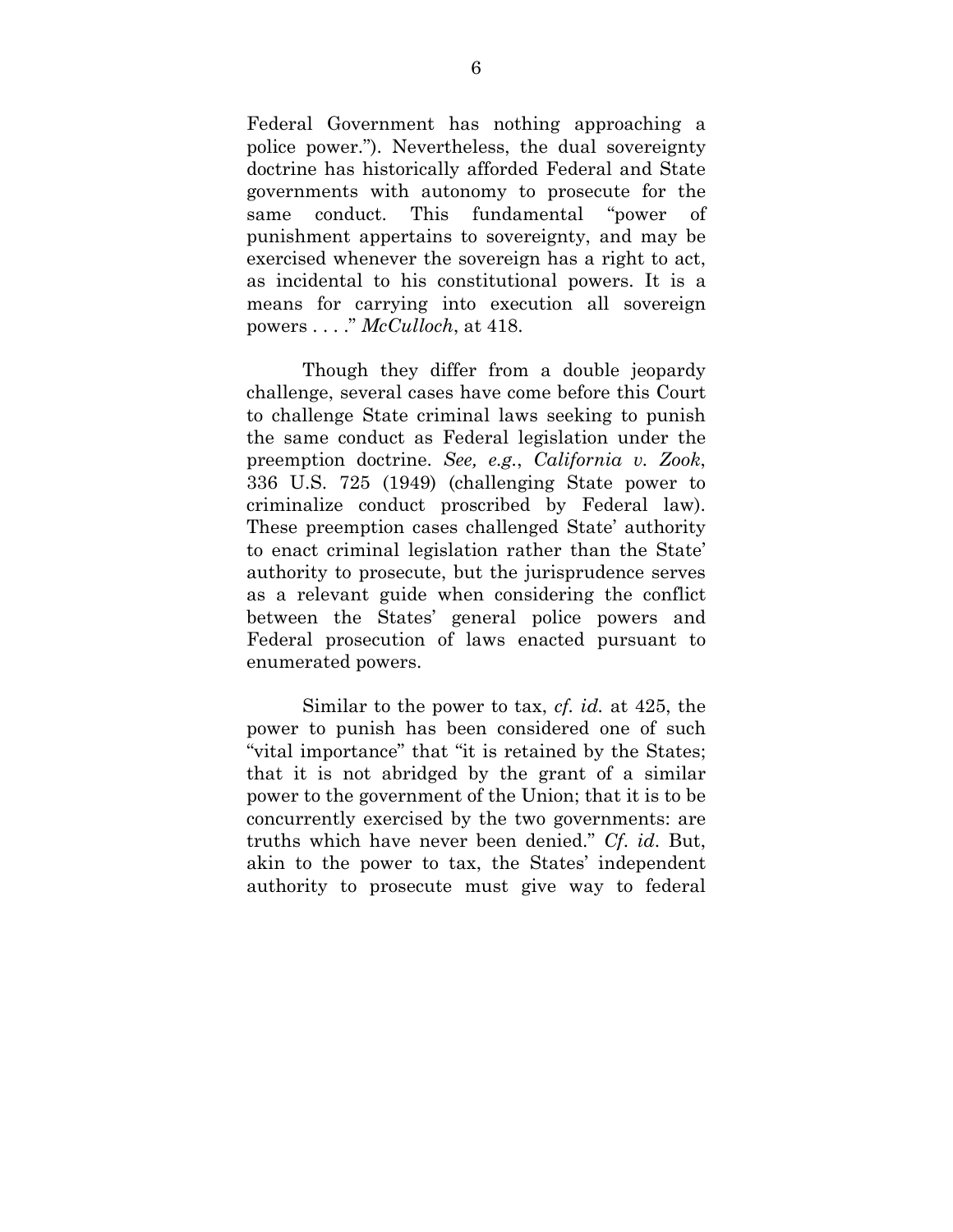preemption when State action would burden Federal sovereignty. *Cf*. *id*. at 427 ("It is of the very essence of supremacy to remove all obstacles to its action within its own sphere, and so to modify every power vested in subordinate governments, as to exempt its own operations from their own influence."). When applying the Supremacy Clause as preemption to State action, the Court's primary function is to determine whether state law stands as an obstacle to the accomplishment and execution of the full purposes and objectives of Congress. *See Hines v. Davidowitz*, 312 U.S. 52, 68 (1941) (finding state criminal law to be preempted by federal law). The Fifth Amendment's Double Jeopardy Clause prevents successive punishment for the same offense, therefore State prosecution for the same conduct proscribed by federal law serves as a fundamental "obstacle" to the accomplishment and execution of federal prosecution. It is "of importance that this legislation deals with the rights, liberties, and personal freedoms of human beings, and is in an entirely different category from state tax statutes or state pure food laws regulating the labels on cans." *Id*.

 In *Calfornia v. Zook*, this Court relied on *Fox*'s dual sovereignty doctrine and considered the issue of preemption as it related to criminal prosecution. 336 U.S. at 731. A California statute prohibited the sale or arrangement of any transportation over the public highways of the State if the carrier had no permit from the federal Interstate Commerce Commission ("I.C.C."). *Id*. at 726–27. The federal Motor Carrier Act had a similar provision. The question was whether the state act was invalid in light of the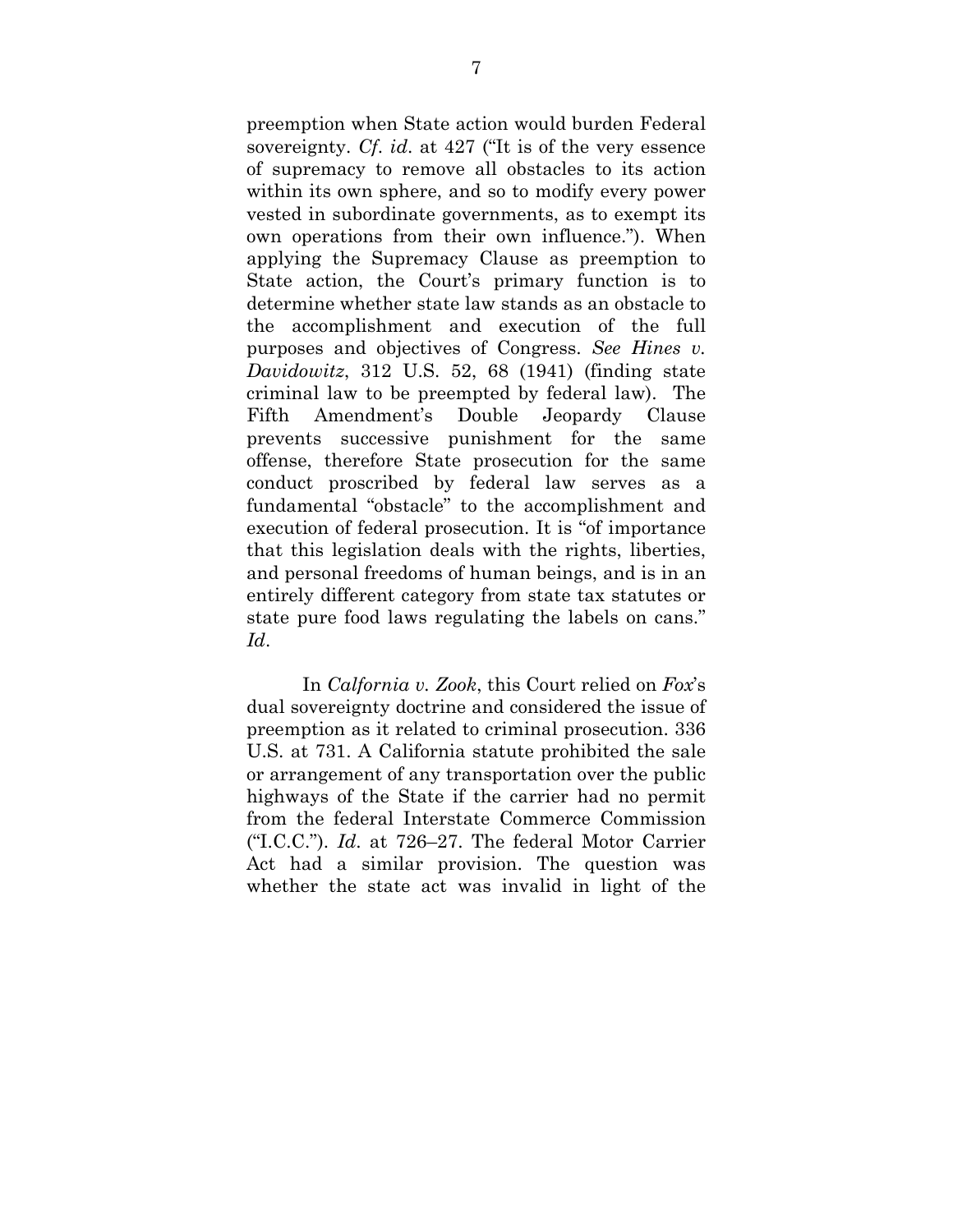federal act. *Id*. Both the California and federal statutes required Zook to sell transportation only in carriers having permits from the I.C.C. Zook was prosecuted under the state act, admitted the unlawful activity, but demurred to the criminal complaint on the sole ground that the state statute entered an exclusive congressional domain. *Id*. at 727. The Court rejected Zook's argument, suggesting that the alternative would erroneously "set aside great numbers of state statutes" in the name of federal preemption because it would be attempting "to satisfy a congressional purpose which would be only the product of th[e] Court's imagination." *Id.* at 732–33. The case currently before the Court raises a materially different question, but the Constitution requires the same outcome that the *Zook* Court imagined—State criminal laws must give way to Federal laws that punish the same conduct because the Double Jeopardy Clause is a procedural bar against successive prosecution for the same offense.

 In every preemption case, the Constitutional inquiry dealt with a conflict between State and Federal law, enacted according to Article I of the Constitution. Now the Court must consider a similar, but materially different dichotomy: two sovereigns proscribing the same conduct but bound by the same limitation on successive prosecution.

 In this situation, States must be procedurally preempted from prosecuting an individual when the same offense has been proscribed by the United States, as the State voluntarily ceded its general police powers pursuant to Article I, § 8 of the United States Constitution, the Supremacy Clause, and the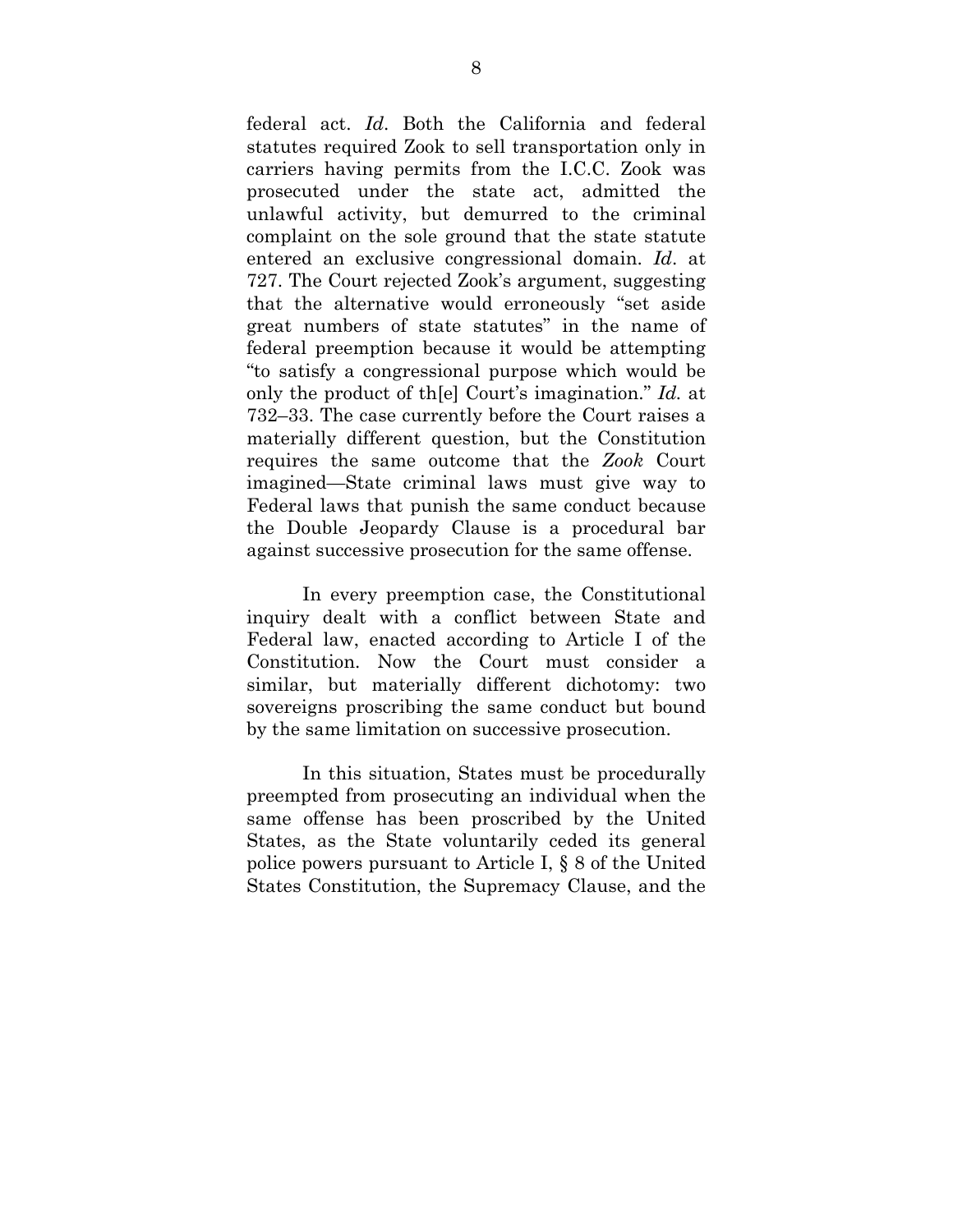Fourteenth Amendment. Prior to the ratification of the Fourteenth Amendment, the Bill of Rights was a limitation on the Federal Government by the States. The Fourteenth Amendment was a fundamental change, acting as a self-imposed limitation on the States, by the States, with the incorporation of the Bill of Rights placing State sovereignty into selfsubjugation to federal constitutional standards. *See Benton*, 395 U.S. at 795 ("Once it is decided that a particular Bill of Rights guarantee is 'fundamental to the American scheme of justice,' the same constitutional standards apply against both the State and Federal Governments.").

 It has been a "perplexing question whether Congress has precluded state action or by the choice of selective regulatory measures has left the police power of the States undisturbed except as the state and federal regulations collide." *Rice v. Santa Fe Elevator Corp.*, 331 U.S. 218, 230–31 (1947). Since ratification of the Fourteenth Amendment and *Benton*'s incorporation of the Double Jeopardy Clause to the States, the dual sovereignty doctrine has been in direct conflict with the Supremacy Clause and the Fifth Amendment. The Constitution makes a single sovereign responsible for maintaining a comprehensive and unified system to prosecute infractions against the United States when Congress has chosen to proscribe conduct pursuant to its enumerated powers. When Congress does not choose to proscribe this conduct, the States' police powers remain unencumbered.

 When considering the interplay between our federal and state criminal justice systems, the Fifth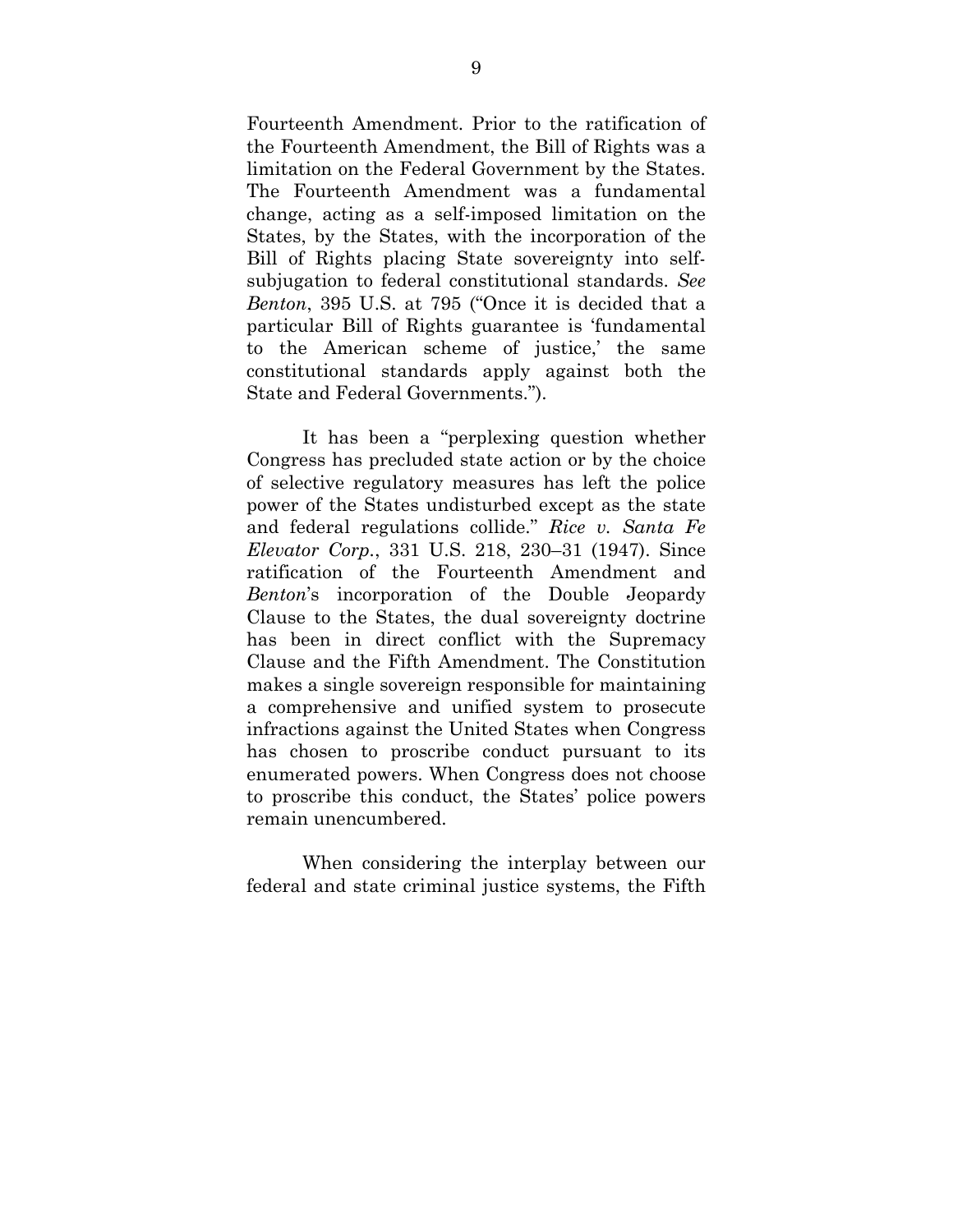Amendment's Double Jeopardy Clause must be interpreted as an "actual conflict" between state and federal prosecutions. *Cf*. *Pacific Gas & Elec. Co. v. State Energy Resources Conservation Development Commn.*, 461 U.S. 190, 204 (1983) ("Even where Congress has not entirely displaced state regulation in a specific area, state law is pre-empted to the extent that it actually conflicts with federal law."). "Such a conflict arises when 'compliance with both federal and state regulations is a physical impossibility,' *id*. (citing *Florida Lime & Avocado Growers, Inc. v. Paul*, 373 U.S. 132, 142–43 (1963)), or "where state law 'stands as an obstacle to the accomplishment and execution of the full purposes and objectives of Congress.'" *Id*. (citing *Hines v. Davidowitz*, 312 U.S. 52, 67 (1941)). When Congress chooses to proscribe conduct pursuant to its enumerated powers—powers which were ceded by the States—the Double Jeopardy Clause bars successive prosecution and the Supremacy Clause bars prosecution by the State altogether.

# **B. The Dual Sovereignty Doctrine Has Created A Criminal Justice System Ripe For Abuse.**

 This Court recognized a caveat to the dual sovereignty doctrine in *Bartkus v. Illinois*, suggesting an exception when the state brings its prosecution as merely a tool of the federal authorities who avoid the Fifth Amendment's prohibition against a retrial of a federal prosecution after an acquittal. 359 U.S. at 123–24. Though the Court has never had the opportunity to hold that such an exception actually exists, several other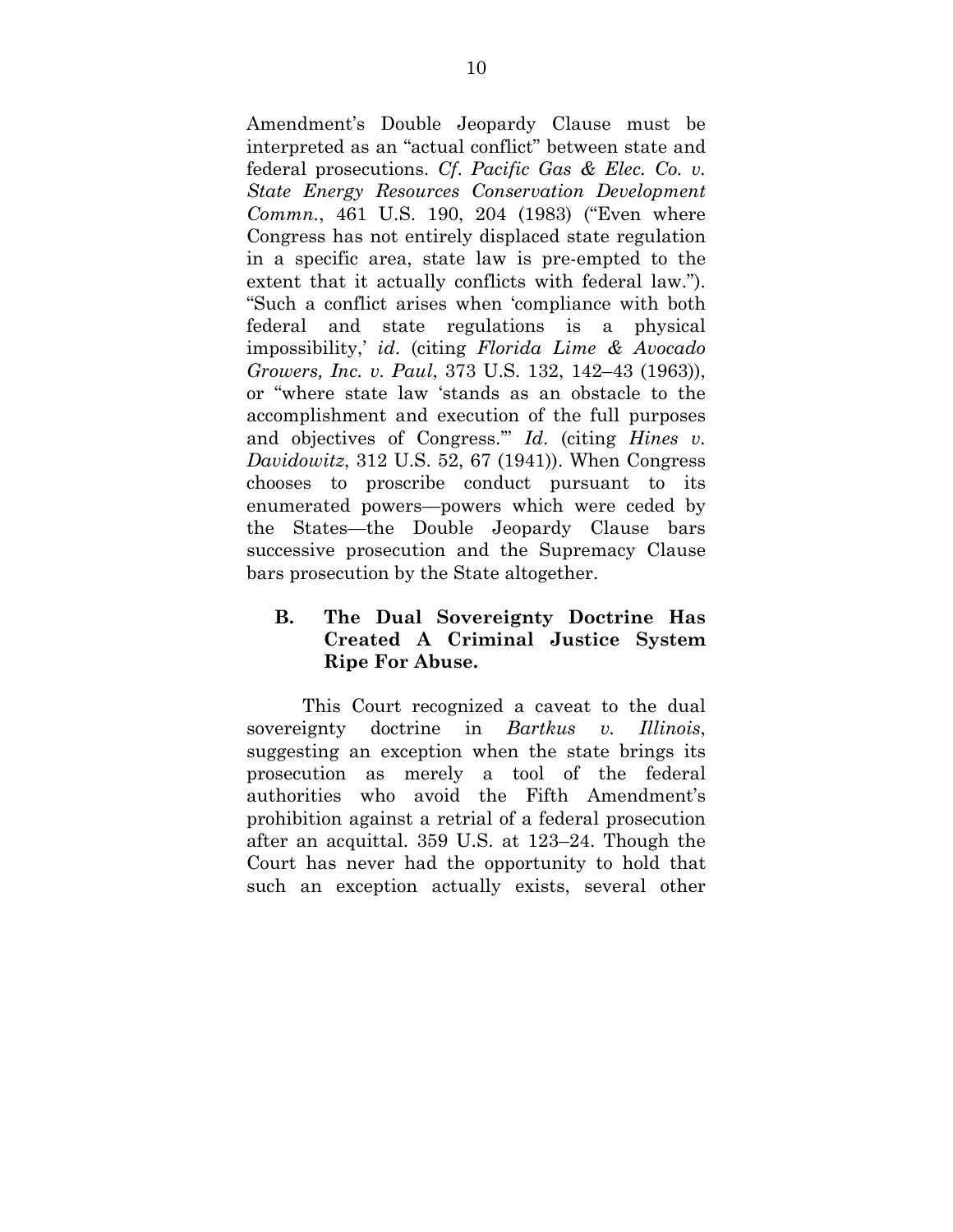forms of procedural abuse are plausible via the dual sovereignty doctrine.

# **1. A circuit split pertaining to the Sixth Amendment's right to counsel is predicated on the dual sovereignty exception to double jeopardy**.

 The right to counsel set forth in U.S. Const. Amend. VI is considered "offense specific" and is deemed inapplicable when defendants are questioned about conduct for which they have not been charged. *See Texas v. Cobb*, 532 U.S. 162, 173 (2001). The dual sovereignty doctrine has lead to a circuit split as to whether it applies in the context of the Sixth Amendment's right to counsel. *Compare United States v. Burgest*, 519 F.3d 1307 (11th Cir. 2008) (holding that the dual sovereignty doctrine does not apply to the Sixth Amendment's right to counsel because a crime cannot be the "same offense" when proscribed by a separate sovereign); *United States v. Alvarado*, 440 F.3d 191, 194 (4th Cir. 2006) (same); *United States v. Coker*, 433 F.3d 39, 44 (1st Cir. 2005); *United States v. Avants*, 278 F.3d 510, 517 (5th Cir. 2002) (same); *with United States v. Mills*, 412 F.3d 325 (2d Cir. 2005) (holding *Cobb* does not require the dual sovereignty doctrine be extended to the definition of an offense in the Sixth Amendment context); *United States v. Red Bird*, 287 F.3d 709, 715 (8th Cir. 2002) (same). By invalidating the dual sovereignty doctrine for the purpose of double jeopardy, the Court has the opportunity to give guidance to the lower circuits as it relates to the Sixth Amendment's right to counsel as well.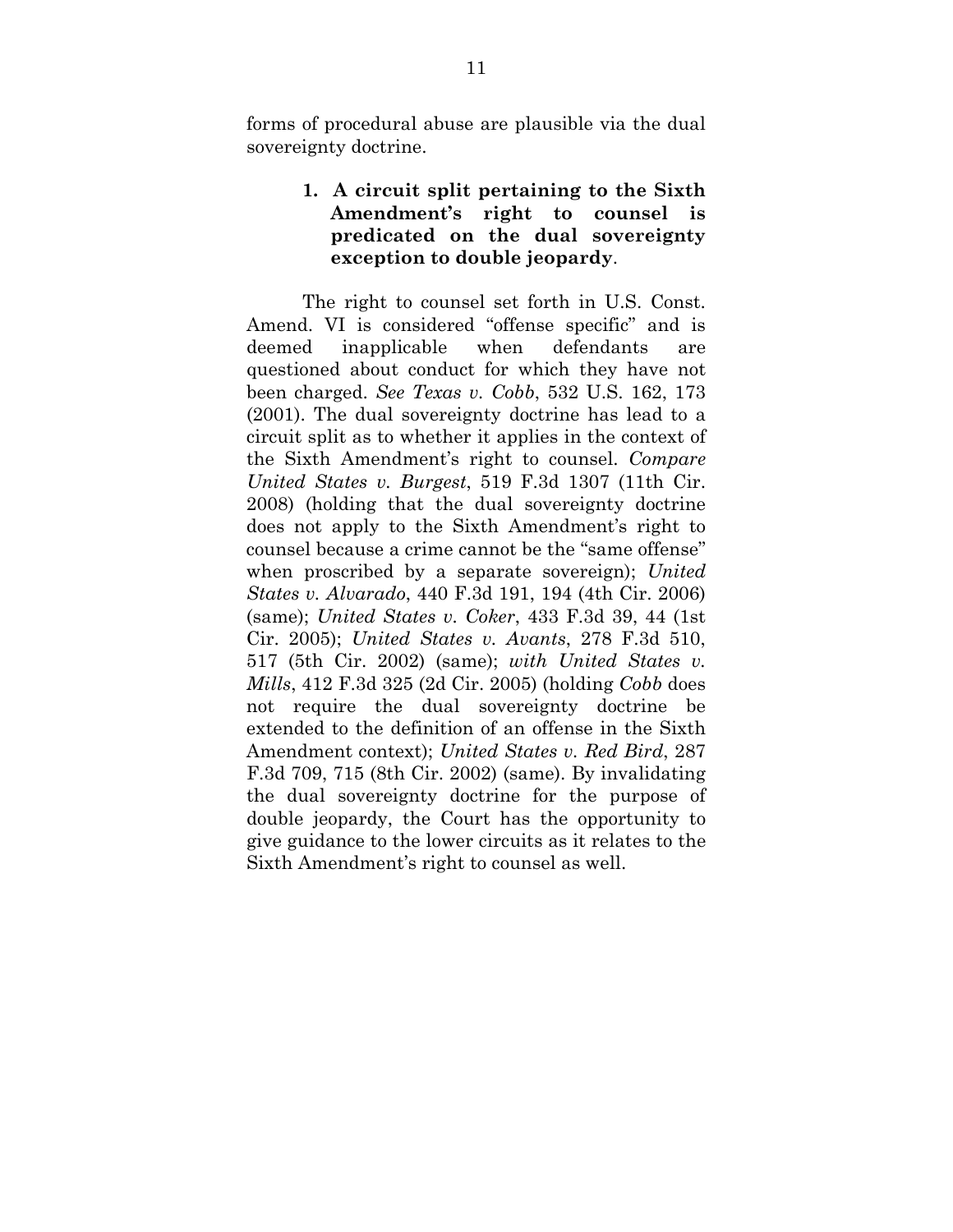**2. Centralized prosecution and the threat of simultaneous criminal proceedings run the risk of overbearing a defendant by manipulating the exceptions within a system of dual sovereignty.** 

 Though the *Bartkus* Court addressed the permissibility of a second prosecution by a government other than the one first prosecuting, it did not consider the now-prevalent use of crossdesignated Special Assistant United States Attorneys ("SAUSA") or federal-state Joint Task Forces ("JTF"), which handle the investigation and prosecution of the same defendant by separate sovereigns.

 The modern paradigm of SAUSAs and JTFs involves cooperation between state and federal forces that share resources between sovereigns. *See* Haley White, *Centralized Prosecution: Cross-Designated Prosecutors and an Unconstitutional Concentration of Power*, 21 Wash & Lee J. Civ. Rts. & Soc. Just. 521 (2015). Because SAUSAs and JTFs involve sovereigns cooperating as equals, they present a distinct set of facts from cases considered in *Bartkus*. In some instances, the same prosecutor and law enforcement officers can simultaneously proceed against the same defendant on behalf of both sovereigns. *Id.*; *see also* Lisa L. Miller & James Eisenstein, *The Federal/State Criminal Prosecution Nexus: A Case Study in Cooperation and Discretion*, 30 Law & Soc. Inquiry 239, 247 (2005) (explaining that local prosecutors have the ability to threaten to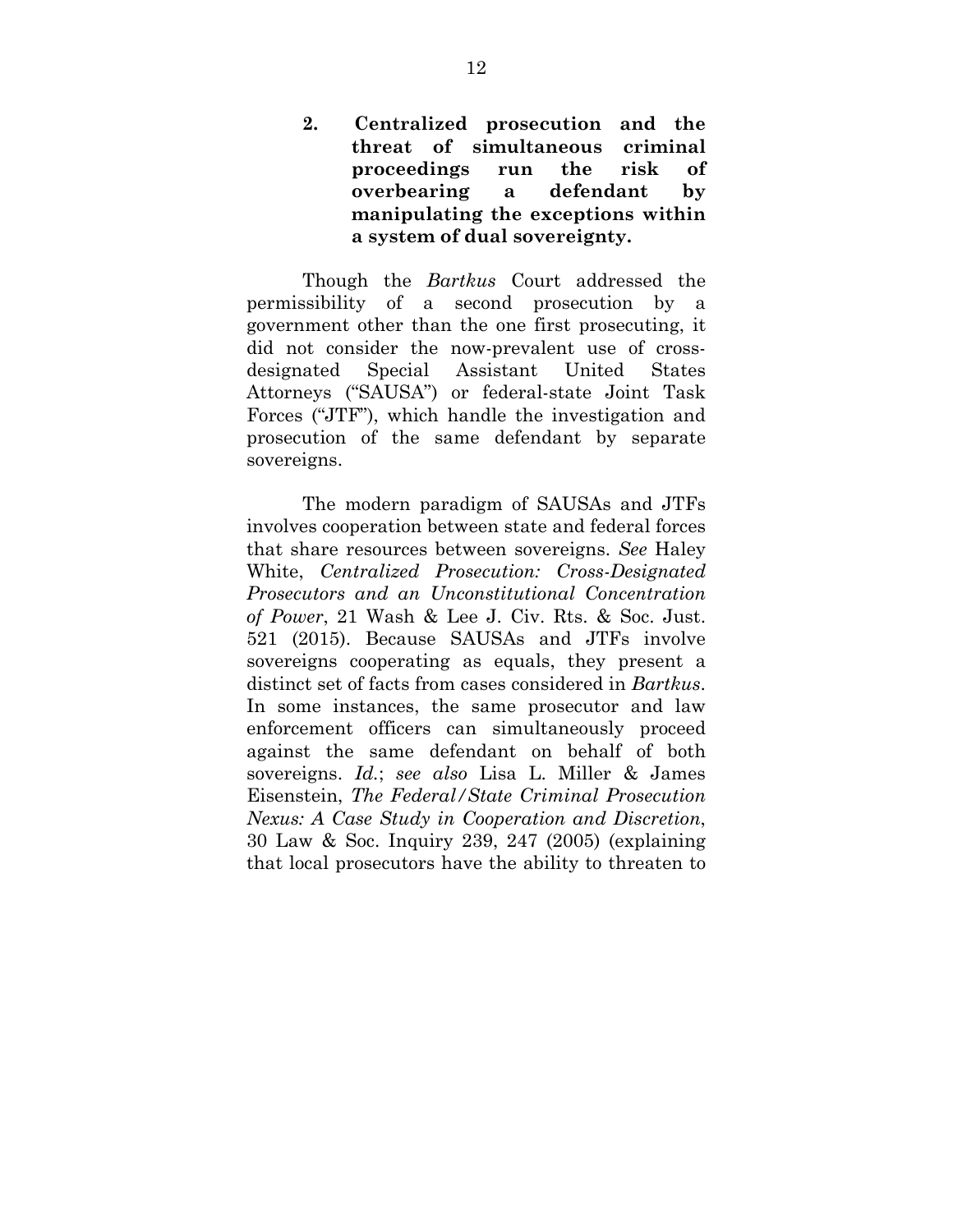bring charges in federal court unless defendant pleads guilty).

 A system with traditional limitations provided context for the *Bartkus* Court's analysis of a hypothetical overlap between federal and state authority. As one court noted, "there are very few subjects, it is true, in which our system of government, complicated as it is, requires or gives room for conjoint action between the State and national sovereignties." *Ex parte Siebold*, 100 U.S. 371, 392–93 (1879). The increase in federal involvement in the criminal justice system is largely be attributed to the expansion of the Commerce Clause of U.S. Const. Art. I, § 8, and this Court has noted that Congress' exercise of power under the commerce clause is analogous to the police power of the states. *Brooks v. United States*, 267 U.S. 432, 436–437 (1925). Proliferation of interstate commerce and subsequent criminal laws addressing these issues increased the interaction between federal and state law enforcement.

 In *Murphy v. Waterfront Commission of New York Harbor,* 378 U.S. 52, 55-56 (1964), interpreted the extensive interaction between state and federal authorities within the criminal process, as part of an "age of 'cooperative federalism,' [in which] the Federal and State Governments are waging a united form against many types of criminal activity." This has since developed into the creation of SAUSAs and JTFs. The expansion of the federal role in criminal justice has resulted in a myriad federal-state JTFs and hundreds of SAUSAs throughout the nation, each running the risk of overwhelming a defendant